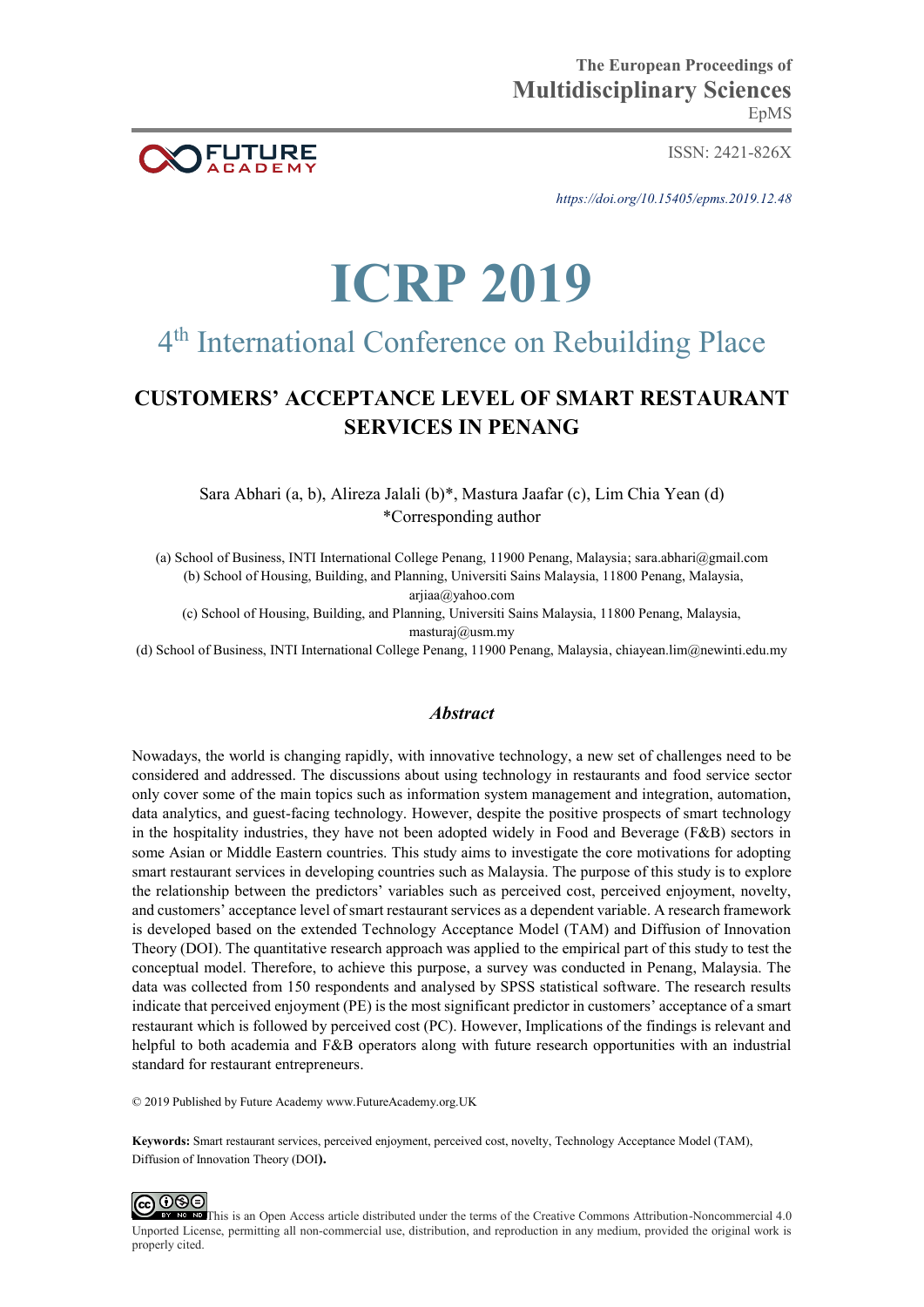#### **1. Introduction**

Nowadays, hospitality carriers and Food and Beverage (F&B) operators endeavour to search for innovative ways to enhance their business models with sustainable profit and competitive advantages in the existing market. In the current conventional restaurants, most of the service crews are operated separately in ordering, serving, payment procedure and preparing dining ware. Hence, most of the work operations in the kitchen or back-of-house are already implemented with different type of technology devices, which depends on the type of restaurant and operator's preferences. The rapid advancement of smart technology that provide new innovative features allow F&B entrepreneurs are heavily considered to integrate smart devices in the restaurants, which able to improve the dining services and experiences to attract more customers. However, the implementation of smart technology in the F&B industry required a significant amount of money and time investment. Hence, fully automated restaurant with high-tech equipment is able to serve higher quality food with better hygiene in shorter period while reduce additional workforces.

Furthermore, due to the increment of health awareness among consumers, it is notable that a healthy diet and lifestyle with health improvement goals change the various factors that determined dining decisionmaking and eating behaviours. Therefore, it is essential for food industries and restaurant operators to develop new business strategies through the integration of healthcare technologies and Nutritional Information (NI), as smart restaurants' users will able to control their food ordering via the smart menu based on their diet preferences, which recorded in every customers' ID respectively for future purchase (Mani & Chouk, 2017).

After identifying the smart services characteristics, it is fundamental to have closer look up to the challenges and opportunities of these services. This study used customers' acceptance approach to empirically show how innovative technology such as smart services affect entrepreneurial outcomes related to restaurant and food industry. The F&B operators as small and medium-size enterprises (SMEs) play the founding and dominant role in the development of new business (Man, Lau, & Snape, 2008). Besides industrial fields, smart restaurant services contain user's beneficial values of the services into the different part, hedonic, economic, comfortable aspects, security, and privacy risk, which required deeper understanding of services and customers in order to develop and increase the acceptance of popularisation of smart technology (Park, Kim, Kim, & Kwon, 2018). The adoption of smart technology has been analysed using different theatrical model, for instance, the Technology Acceptance Model (TAM) (Davis, 1986). However, with regards to smart restaurant services, the extended TAM ( Hu, Chau, Sheng, & Tam, 1999; Lu, Yu, Liu, & Yao, 2003; Pantano & Di Pietro, 2012; Oliveira, Thomas, Baptista, & Campos, 2016), and Diffusion of Innovation Theory (DOI) (Rogers, 2002; Rogers, 2010; Martins, Oliveira, & Popovič, 2014) used in this research which includes the perceived enjoyment, perceived cost, and novelty as predictor variables that explain the positive or negative influence on intention to use and acceptance.

#### **2. Problem Statement**

The discussion about implementation technology in restaurants and food service sector are mainly cover for topics in information system management and integration, automation, data analytics, and guestfacing technology [\(Susskind, 2017\)](#page-11-0). The majority of past studies on customers' acceptance level in smart restaurant and services had been conducted within developed countries such as United States (USA), United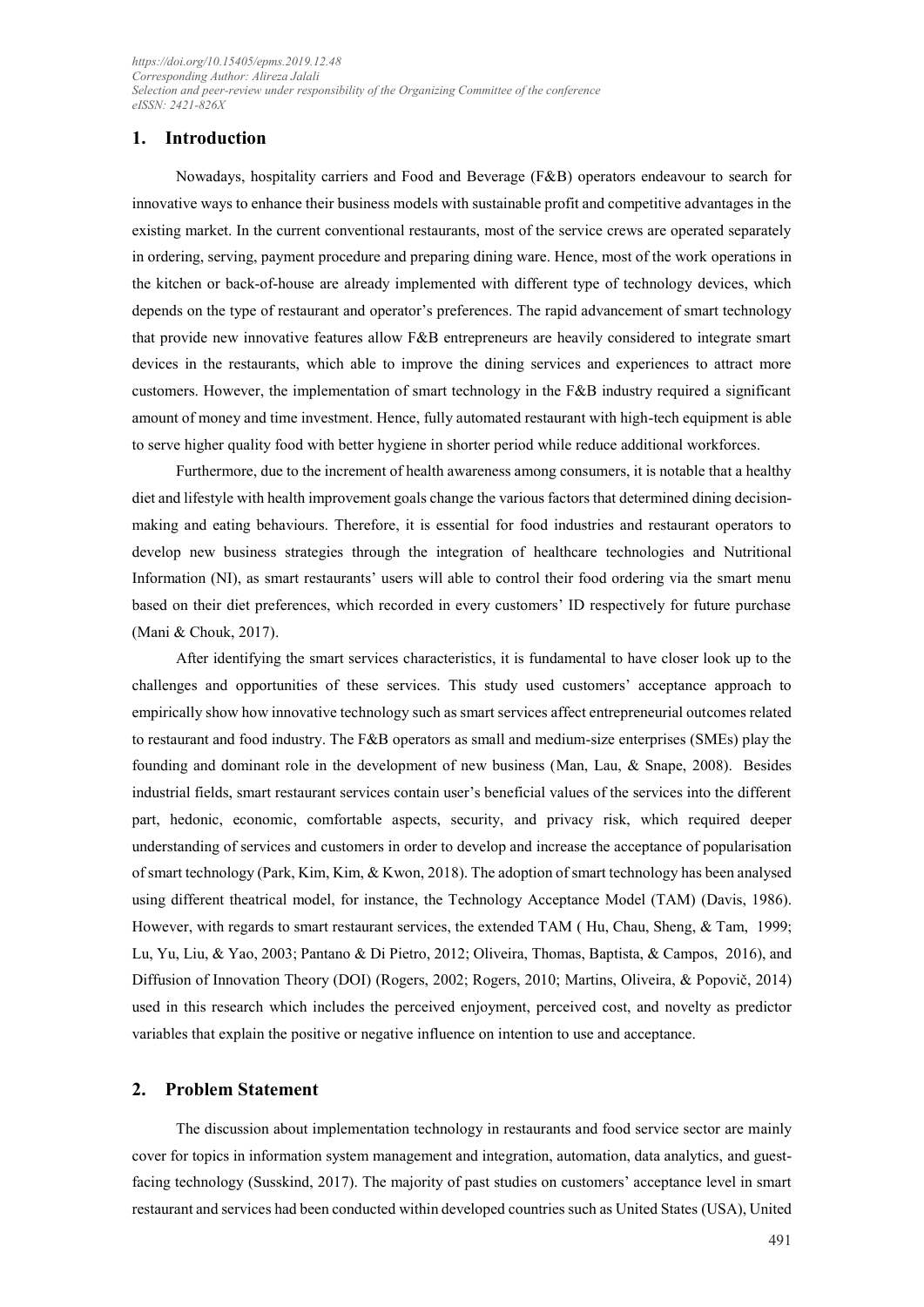Kingdom (UK), Singapore, and even Japan, which limited in developing countries such as Malaysia. Therefore, despite the positive prospects of smart technology in the hospitality industries, it is not been adopted widely in food service sectors and restaurant especially in developing countries. There are plenty of researches have been done on the concept of smart technology, especially smart home design, smart tourism and hotel in the context of Customers' Acceptance of smart technology. However, there are a few shreds of evidence on the prior studied relevant to smart services in the F&B industry. Hence, it is crucial to study the customers' perception for all entrepreneurs towards the adoption of smart restaurant and services, which will help to further understand the acceptance barriers and consumers' behaviour, in order to promote the potential of technology implementation in F&B sector in the near future. One of the significant concerns is to generalise the findings to the smart restaurant services within the whole of Malaysia. Meanwhile, there is also lack of research studies in the investigation on customer acceptance level of smart technology in dining and food services, which allow customers to personalise their dining environment, lighting, ordering meals based on individual preferences, even before step in the restaurant.

Overall, the comprehensive review of prior frameworks illustrates that most of the customers' acceptance researches adopted the TAM, hence, typically focused on perceived usefulness and perceived ease of use as their predictors which is related to the attitude toward customers' behaviour and its intention to use. Furthermore, these two variables could be executed for existing technology, but when the new and unknown technology is introduced to the market other predictors such perceived novelty, perceived enjoyment, and perceived cost, need to be considered as well. Some recent studies such as Park et al., (2018), Mani and Chouk (2017), Rind et al. (2017) and Yang, Lee, and Zo, (2017) extended their frameworks with adopting new relevant predictors. Hence, it is important to study the customers' acceptance level of smart services in the restaurant, which may help to understand the customers' priority, consciousness, and issues towards the adoption of innovative technology.

#### **3. Research Questions**

Refers to the background of research and existing evidence intent to indicate the benefits of using new technology development in F&B industry. This research attempts to find the answer for the following questions, to illustrate the factors that may influence on customers' acceptance level of the smart restaurant:

- Is there a significant and positive relationship between Perceived Enjoyment and Customers' Acceptance level of the smart restaurant?
- Is there a significant and negative relationship between Perceived Cost and Customers' Acceptance level of the smart restaurant?
- Is there significant and positive relationship between Novelty and Customers' Acceptance level of the smart restaurant?

#### **4. Purpose of the Study**

In this sense, literature falls short in discussing issues involving smart food services. By investigating the linkage between innovative technology competencies among the food and beverage industry and customers' acceptance of smart restaurant services in Penang, this study aims to narrow this gap. The comprehensive review of smart technologies with the combination of results is used to address the research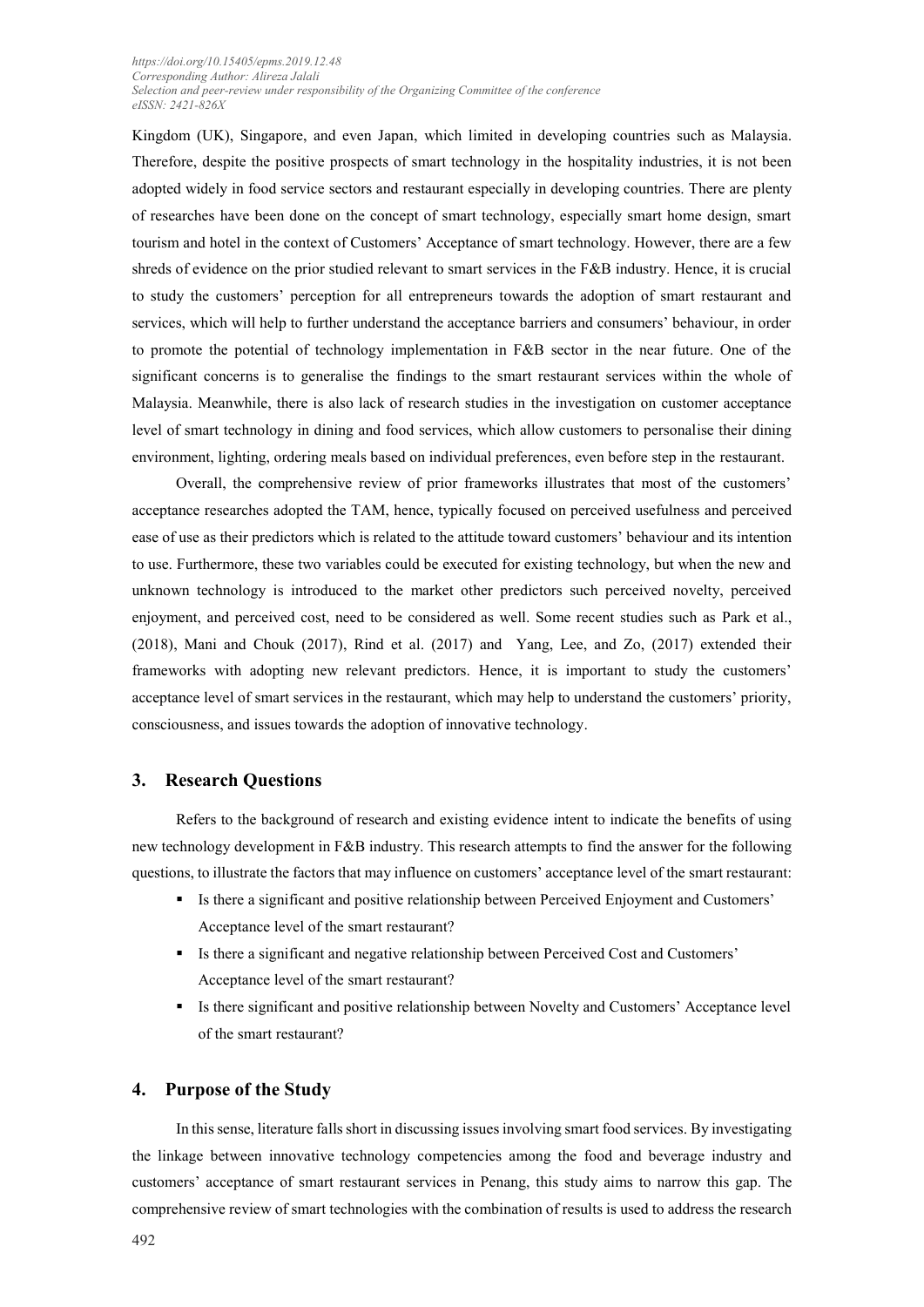objective and gap. This study intends to provide a better understanding of customers' acceptance level of smart technology in restaurant and food service. Refers to the background of research and existing evidence seek to indicate the benefits of using new technology development and expected to achieve the relationship between hedonic value (perceived enjoyment), economic value (perceived cost) and novelty and customers's acceptance level of smart services in the F&B industry. Moreover, this study provides the significant insights on how new technology is perceived in the food industry and how it can be effectively adopted to satisfy consumer expectations. The results are able to provide practical guidelines on how to design such technology in the future. Eventually, the implication of this research will help the restaurant entrepreneur and operators how to adopt new technology effectively in order to meet their customers' expectations.

Eventually, restaurant operators necessarily require to realise that the new consumer behaviour with accepting the new technology such as smart ordering services and personalizing dining environment, which fundamentally can change their business models in unexpected ways. Thus, there is a potential opportunity for any entrepreneurs in F&B industry in Malaysia to further explore the customers' adoption of smart technology in their business, in order to develop a new comprehensive business model which will enhance the competitive advantages in existing F&B market.

#### **4.1. Theoretical background and hypotheses**

Technology Acceptance Model (TAM) is the main concept and adoption model of the technology that introduced as the most effective way to estimate the level of success of the services and systems. According to Davis (1986), the original framework of Technology Acceptance Model (TAM) validated as a valuable and useful theoretical model of smart services. From another perspective, Li and Huang (2009) indicated that TAM is not only applied the personal perception and consideration, but also it is able to merge social impacts and experiences to predict customers' acceptance of smart services. A typical acceptance model was proposed for smart restaurant services integrating ease of use, enjoyment, security and risk control, system reliability, and also cost as the core motivations. Pantano and Di Pietro (2012), investigated a different aspect of TAM with categorising various articles based on the bias of implicit and explicit conceptualisation of TAM. Therefore, they proposed the extended TAM that contains the new variable such as perceived cost, perceived security/risk, self-efficacy, and behavioural control. According to Lai (2017) and [Park et al. \(2018\)](#page-11-1), hedonic value or perceived enjoyment is related to perceived ease of use after extended original TAM to a new model.

Theory on the Diffusion of Innovation (DOI) implemented in the various study for more than 50 years. This theory generally explains how new idea and practices, especially in technology-oriented model is able to spread within or between any communities [\(Rogers, 2002;](#page-11-2) [Rogers, 2010\)](#page-10-0). According to Martins et al. (2014), the Diffusion of Innovation Theory (DOI) received fundamental empirical support in explaining customers' acceptance in several disciplines, especially the novelty and uniqueness of new technology. Moreover, Oliveira et al. (2016) elaborate that with the popularity of smart devices and services need to develop an innovative research model which is combined the Diffusion of innovation Theory with well-known extended TAM plus perceived security. Therefore, the results will reveal the proposed model has good explanatory power in predicting Customers' Acceptance and intention to use new technology.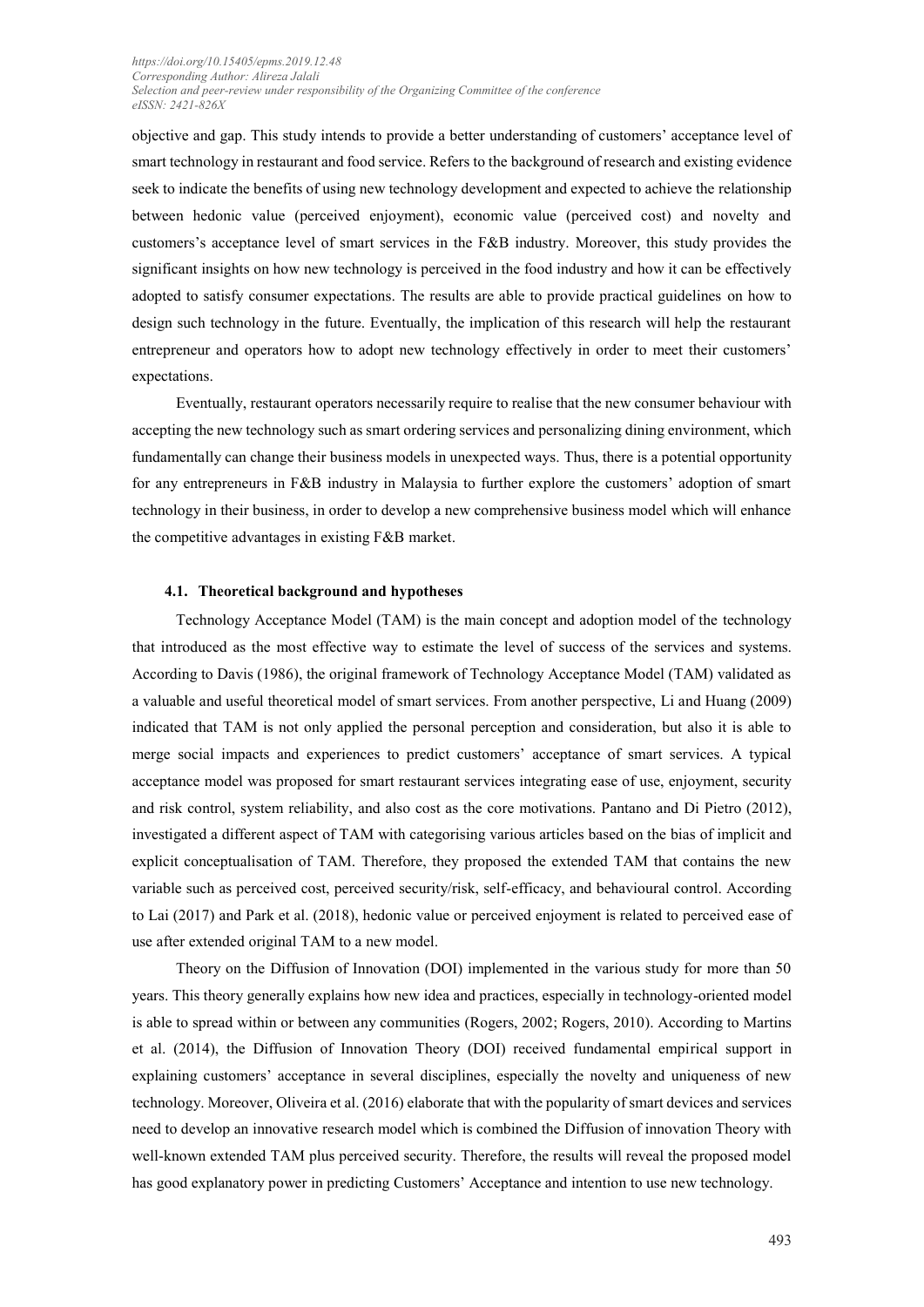#### **4.1.1. Perceived enjoyment and customers' acceptance Level**

Perceived enjoyment is defined as the value that customers receive based on the subject experience of subject playfulness and fun associated with senses, pleasure, and emotions ( Babin, Darden, & Griffin, 1994). The hedonic value such as enjoyment is considered as a reason to attract the customers. In general, hedonic motivation considers as one of the important element to determine technology acceptance. Perceived enjoyment also defines as pleasure and fun that derived from adopting innovative technology (Venkatesh, Thong, & Xu, 2012).On the other word, (Davis, Bagozzi, & Warshaw,1992) indicated perceived enjoyment is intrinsic motivation to use the new technology in contrast to the perceived usefulness and perceived ease of use as extrinsic motivation. The smart restaurant atmosphere can be as a hedonic value that plays role in developing the long-lasting relationship with the customer. Therefore, the impact of ambient restaurant environment condition is considerable toward the customers' acceptance (Yang et al., 2017). Furthermore, some studies focused on the significant and positive impact of perceived enjoyment on customer acceptance and intention to use smart services ( Igbaria, Schiffman, & Wieckowski, 1994; Park et al., 2018). The hypothesis of this research proposed based on the previously supported the significant and positive relationship between the customers' acceptance level of smart services and perceived enjoyment concept.

#### **4.1.2. Perceived cost and customers' acceptance level**

Perceived cost symbolises the encoding of the objective selling price of a product or service. Generally, customers are not aware of the actual or estimated cost of the production, or even the factors involved in pricing a product or service, and the actual or estimated costs of production (Kim, Chan, & Gupta, 2007). Perceived cost is related to the customers' feeling about the price of service or product (Zeithaml, 1988). Customers typically attempt to compare the cost of the service and benefits of that and also defined as the essential concern related to the value of purchasing. However, Mani and Chouk (2017) believed that the value of new service and product have a significant impact on customers' acceptance of smart service. Venkatesh et al., (2012), followed the ideas that the pricing structure have a significant impact on customers' acceptance. According to Park et al., (2018) one of the largest barriers to diffusion the smart services is the cost aspect and there is a negative correlation between cost of smart services and customers' acceptance. However, in accordance to (Kim, Ham, Moon, Chua, & Han, 2019), perceived cost is also an important factor explaining luxury food consumption. In the case of luxury food and restaurants the literature suggests perceived cost has a significant and positive effect on customers' intention to use when the benefits of using the new technology are realised and luxury food aligned with sustainability ideas by producing high-quality products [\(De Barnier, Rodina, & Valette-Florence, 2006;](#page-10-1) [Kapferer & Michaut-](#page-10-2)[Denizeau, 2017\)](#page-10-2). By referring to some shred of evidence from existing literature reviews on perceived cost, this study proposes a negative relationship between the smart service cost and customers' intention to use, which elaborated that the perceived cost of smart restaurant may affect customers' intention and acceptance to use this kind of services in the future.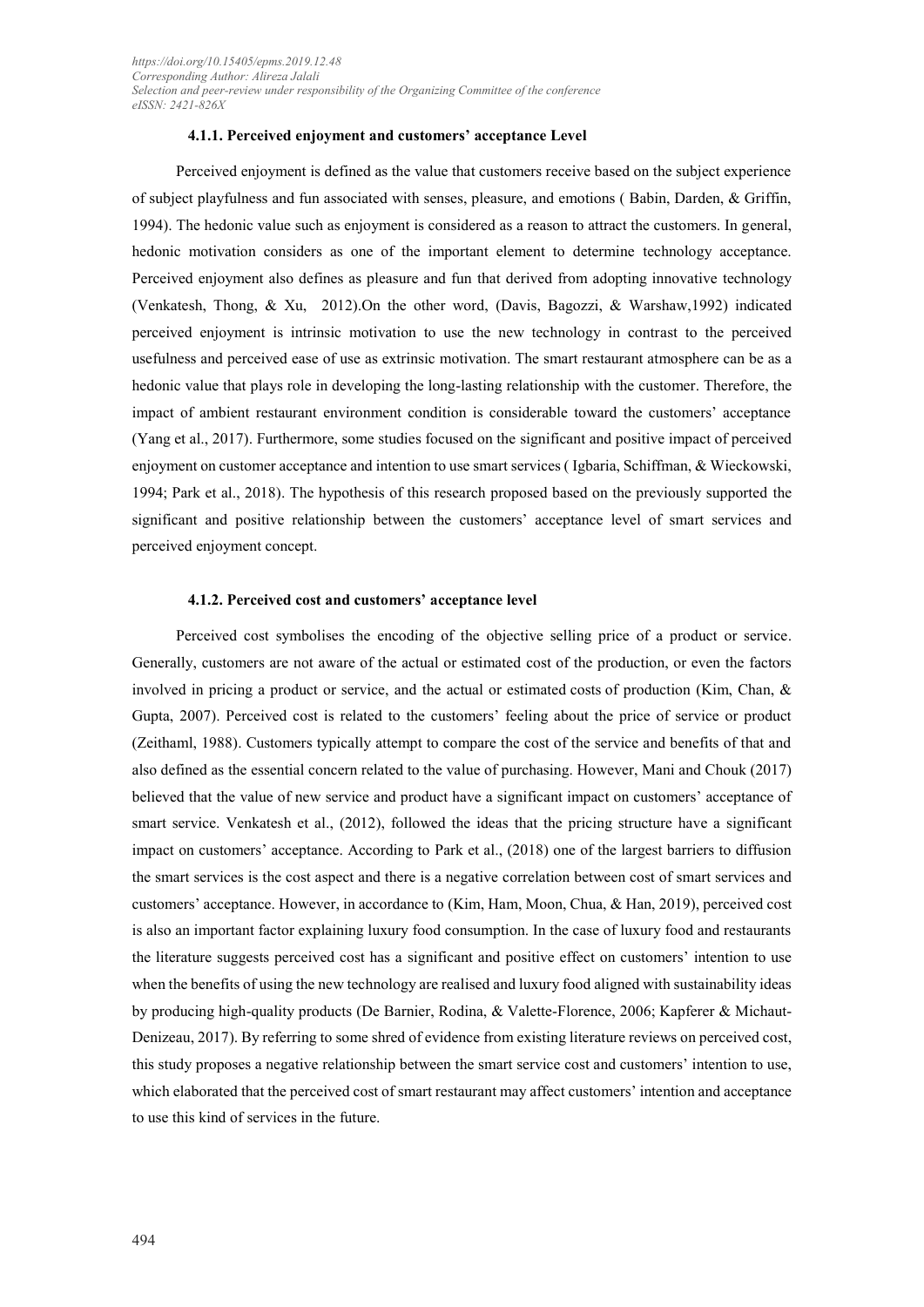#### **4.1.3. Novelty and customers' acceptance level**

The definition of innovation to be perceived as a novel when product or services remark as new, unique, and different to compare with existing services. Thus, novelty considered as a fundamental characteristic of innovation (Rogers, 2002; Rogers, 2010). Yang et al. (2017), argued that an unusual entertaining or new experience only maybe popular for a short period of time. Accordingly, Lian and Yen (2013) illustrated the relationship between novelty and cost. Their finding has shown that innovation may be not acceptable for customers if the price seems too high for them. Mani and Chouk (2017) believed that perceived novelty influences negatively on customer acceptance of smart products. However, prior and recent studied often considered the novelty as a factor that has a positive impact on customer acceptance level (Del Giudice & Pascucci, 2010; Pantano & Di Pietro, 2012; Shankar & Datta, 2018). Hence, According to the Diffusion of Innovation Theory (DOI), the present study proposes the positive and significant relationship between novelty and customers' acceptance level of smart restaurant services.

#### **4.1.4. Customers' acceptance level of smart restaurant**

The customers' acceptance is an undeniable key of any technology adoption and implementation. According to Davis, Bagozzi, and Warshaw, (1989) and Pikkarainen, Pikkarainen, Karjaluoto, and Pahnila, (2004) customers do not perceived smart technology as being a one-dimensional feature. It has been noted that customers' acceptance of smart service has a critical impact on successful smart technology adoption. Mani and Chouk (2017) explained that the smart services and products typically equipped with the technical option which is differentiated restaurant from other existing services, while customers perceived as technological innovation and it may be willing to accept smart services. From restaurant's guests and customers' perception, the primary purpose is to take meals and dine in to spend couples of their free times. These experiences will be improved in the smart restaurant, whereas the understanding of smart restaurant services has progressed along with the evaluation of technological capability (Mozeik, Beldona, Cobanoglu, & Poorani, 2009). On the other word, while there is an increasing amount of using smart technology, the appropriate technology implement in the restaurant can help to increase business revenue.

This research extended the original TAM, including the suggested motivation and also Diffusion of Innovation. Figure 1 displays the conceptual research models with predicted relationships.



**Figure 01.** Conceptual Framework of Research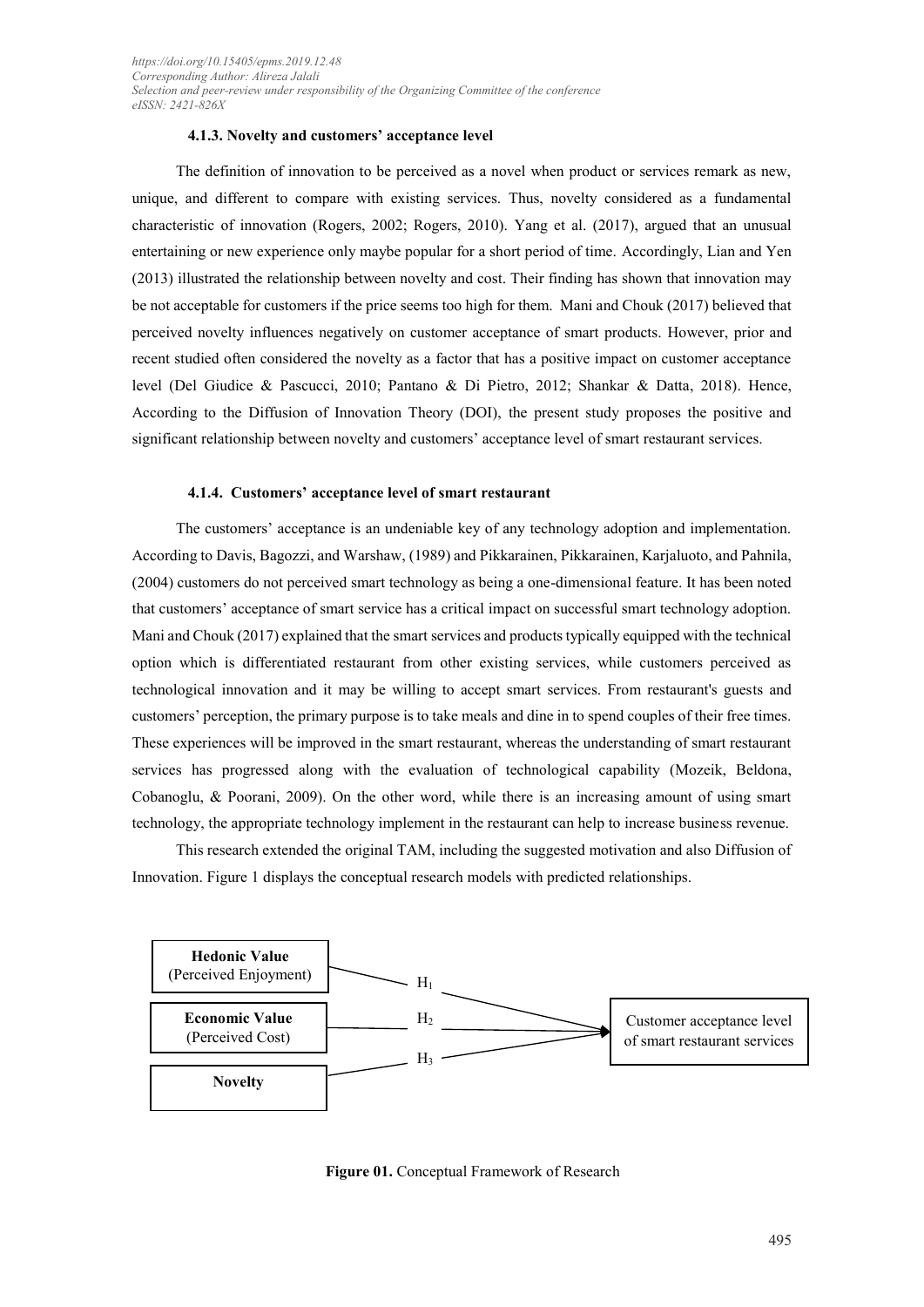The hypothesis of this research regarding the conceptual framework and based on any significant relationship between each independents variables (IV) and dependent variable (DV) are extracted as follows:

**H1:** There is a significant and positive relationship between Perceived Enjoyment and Customers' Acceptance level of smart restaurant service.

**H2:** There is a significant and negative relationship between Perceived Cost and Customers' Acceptance level of smart restaurant services.

**H3:** There is a significant and positive relationship between Novelty and Customers' Acceptance level of smart restaurant services.

#### **5. Research Methods**

#### **5.1. Sampling and Data Collection**

This study generated the quantitative techniques, to look for an objective that removes bias, and very narrow and concise focus. In addition, according to [Sekaran and Bougie \(2016\)](#page-11-3) the data collection method in this study categorises into the quantitative method, which means that the questionnaires carried out to obtain a response from the selected samples in natural environment as non-contrived in real life situation. Furthermore, the sample size of the research conducted based on Roscoe (1975) where the rule of thumb states that the sufficient sample size of 30 to 500. In accordance to Green (1991), the sample size to be obtained for testing of multiple correlation calculated by employing the formula of  $N \ge 50 + 8$  m (m = 3) refers to 3 independent variables). Hence, the sufficient sample size for this study is 150 valuable responses from the survey for the tabulation of data to prevent any problem during analysis. The sampling method which is applied is Non-probability purposive sampling in particularly judgment sampling is applied in this research. Therefore, the survey administrated to collect data from restaurants customers in Penang, Malaysia.

#### **5.2. Measuring Instrument**

The questionnaire was designed in two main sections; first section included all demographic questions, which means contains the personal information. The second section includes four different categories of questions regarding the number of variables. To understand about customers' opinion of perception related with a single latent variable the 5-point Likert scale questionnaire was constructed with ranging from strongly agree to strongly disagree. In order, to achieve the accurate results from this study, it expected that the respondents are more or less familiar with the smartphone, online ordering, and online payment technology. To ensure that the overall measures are proper, reliable and efficient enough to get the final outcome some analysis performed such as factor analysis, and reliability test. The result of the reliability test with 150 respondents indicates that Cronbach's Alpha coefficients are all in a good and valid range from 0.65 to 0.95 (Table 1).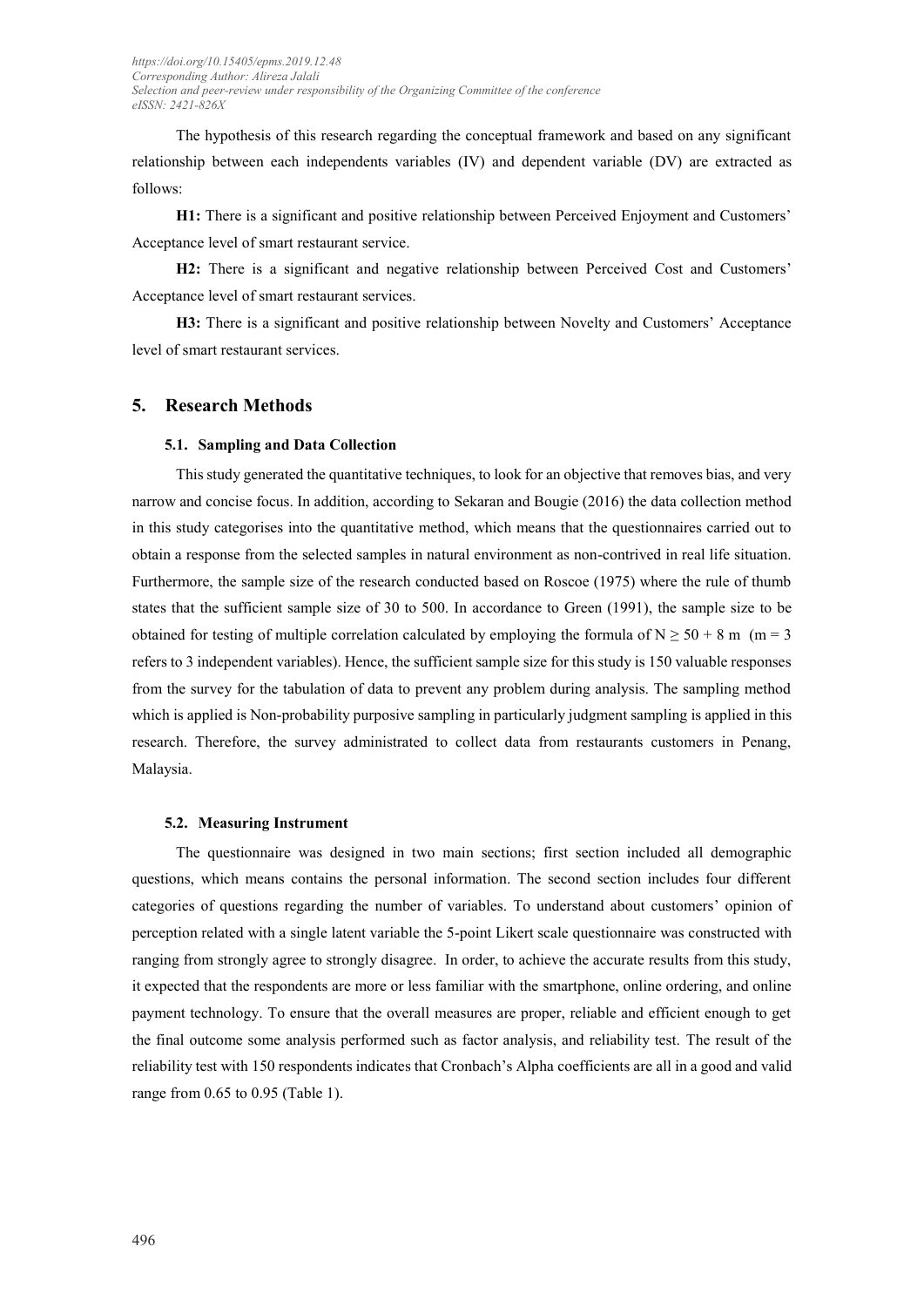| <b>Factors</b>                                                              | <b>Cronbach's Alpha</b> |
|-----------------------------------------------------------------------------|-------------------------|
| <b>Factor 1: Perceived Enjoyment (PE)</b>                                   | 0.828                   |
| <b>PE1:</b> I think smart restaurant services is fun.                       |                         |
| PE2: I think smart restaurant services is so interesting to me.             |                         |
| PE3: I think smart restaurant services is exciting and pleasant.            |                         |
| PE4: I think smart restaurant services is enjoyable for me.                 |                         |
| <b>Factor 2: Perceived Cost (PC)</b>                                        | 0.680                   |
| PC1: I think smart restaurant services are expensive.                       |                         |
| PC2: I think I am not able to easily afford smart restaurant service        |                         |
| PC3: I think smart restaurant services will not provide me satisfied value. |                         |
| Factor 3: Novelty (N)                                                       | 0.854                   |
| N1: I think smart restaurant services is unique.                            |                         |
| N2: I think smart restaurant services is different compared to the other    |                         |
| restaurants.                                                                |                         |
| N3: I think smart restaurant services is very new and interesting to try.   |                         |
| N4: I like to experiment with new technology in smart restaurant.           |                         |

#### **5.3. Data Analysis**

The collected data were analysed with descriptive and factor analysis, Multiple Regression Analysis by SPSS statistical software. The customers' acceptance is moderately strong and positive correlated to perceived enjoyment and novelty with a Pearson correlation coefficient of  $r = +0.708$  and  $+0.512$ respectively and significant at  $0.000$  (p  $\leq 0.001$ ), while perceived cost positive and weakly correlated with the customers' acceptance  $(r = +0.453)$ . The valid collected sample size (N) is 150 for Multiple Regression Analysis and able to fulfil the assumption.

The proposed Multiple Regression indicates that R value is 0.731 and strong correlation between dependent variable and independents variables. The R Square shows the amount of variance in the Customers' Acceptance that is accounted for or explained by perceived enjoyment, perceived cost, and novelty. Based on computed R Square, 53.5% of changes in customers' acceptance can be explained by all these independent variables, and the remaining 46.5% of change to be explained by variation of other factors. The Analysis of Variance (ANOVA) test shows the significant relationship between dependent variable and each of independent variables at p value of 0.000. Therefore, the regression model is significant to explain the research model.

#### **5.4. Demographic Profile of Respondents**

The demographic collected data indicates that 54.7% of respondents are female and 45.3% are male. However, most of the respondents are in the age group of 20-29 with 55.3%. Besides that, by referring to the demographic profile of respondents in Table 2, the education level of respondents revealed that the majority of them are educated such as bachelor degree with 40.0% and even higher with master and doctorate degree with 38.0% and 12.0% respectively. In the context of monthly household income, the majority of respondents are receiving between RM3001 to RM4500 with 32.0%. These results indicate that two-thirds of the respondents have an acceptable income to afford their food outside in average level food outlets. Furthermore, respondents asked for the frequency of taking meal outside and the amount of ordering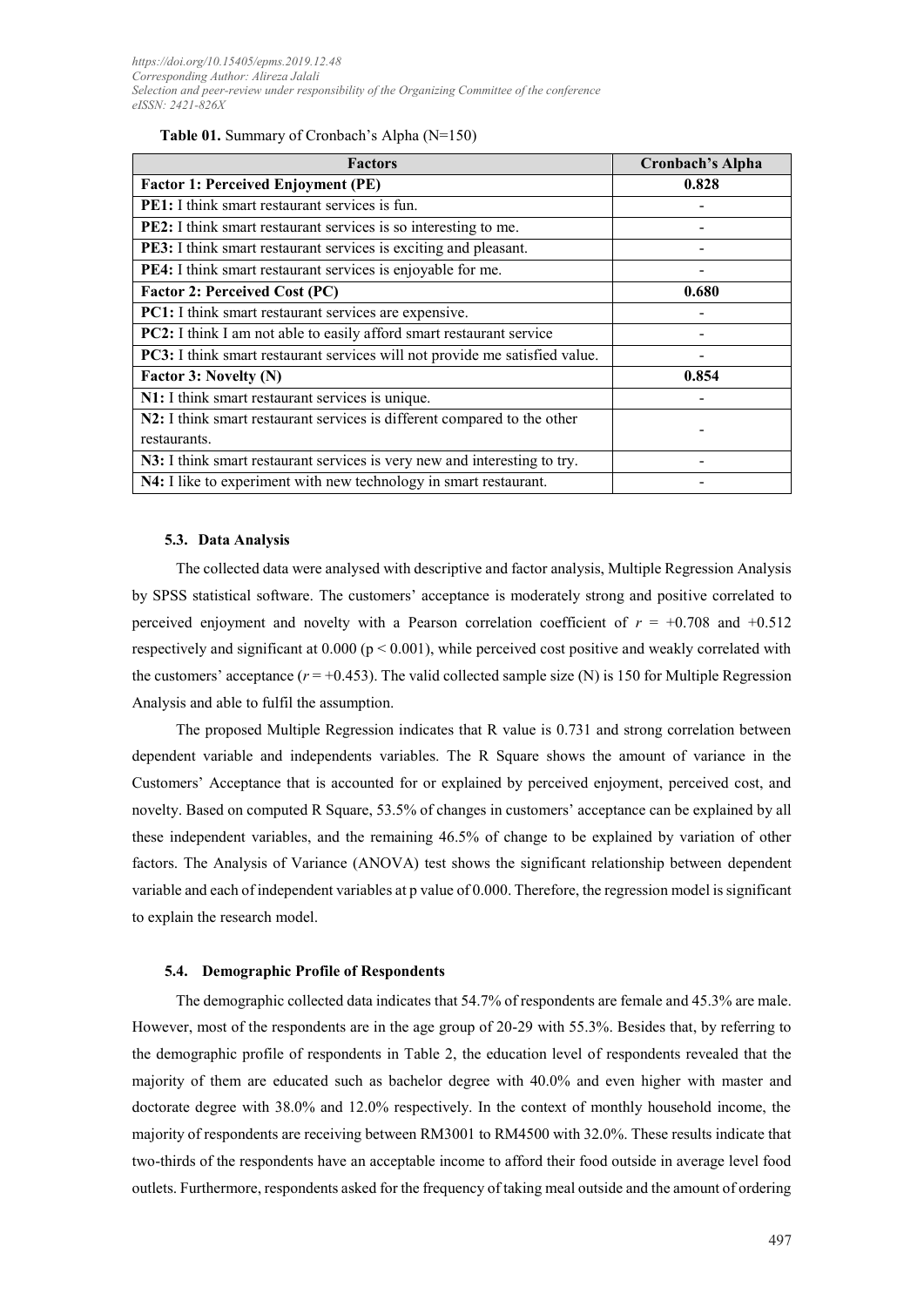above RM30 per month. The results indicate that almost 80% of respondents are regularly taking their food outside more than three times per month. However, 70% of this population has more than three times ordering above RM30 during the month. In overall, the younger respondents with the higher level of education have a better relationship with new devices such as a smartphone, online payment method or smart ordering system, which leads them to feel more comfortable with using of new technology.

| <b>Demographic Variables</b>    | Frequency    | Percentage       |
|---------------------------------|--------------|------------------|
| Gender                          |              |                  |
| Female                          | 82           | 54.7%            |
| Male                            | 68           | 45.3%            |
| Age                             |              |                  |
| 19 years old and below          | 7            | 4.7%             |
| $20 - 29$ years old             | 83           | 55.3%            |
| $30 - 39$ years old             | 35           | 23.3%            |
| $40 - 49$ years old             | 20           | 13.3%            |
| 50 years old and above          | 5            | 3.3%             |
| <b>Education Level</b>          |              |                  |
| High school and below           | $\theta$     | $\boldsymbol{0}$ |
| Diploma/Foundation/Certificate  | 14           | 9.3%             |
| <b>Bachelor Degree</b>          | 60           | 40.0%            |
| Master                          | 57           | 38.0%            |
| Ph.D (Doctorate Degree)         | 18           | 12.0%            |
| Other                           | $\mathbf{1}$ | 0.7%             |
| <b>Monthly Household Income</b> |              |                  |
| RM1500 and below                | 17           | 11.3%            |
| RM1501 - RM3000                 | 30           | 20.0%            |
| RM3001 - RM4500                 | 48           | 32.0%            |
| RM4501 - RM6000                 | 18           | 12.0%            |
| RM6001 - RM7500                 | 13           | 8.7%             |
| RM7501 and above                | 18           | 12.0%            |
| Not preferred to revert         | 6            | 4.0%             |

**Table 02.** Summary of Demographic Profile of respondents (N=150)

#### **6. Findings**

The finding in this study from the empirical research and literature review allows the food and beverage operators, especially restaurant and related industry to get helpful ideas to improve its current services by employing smart services. The business owners who plan to develop their restaurant services with smart technology should aim to provide the easily connected and controllable system. Moreover, for the usability and efficiency of smart and innovative services in the smart restaurant, the user-based approaches in the designing process should be considered as well. Therefore, this research contributes to better success in existing market. In overall, the research model in this research provides an awareness of customers' acceptance pattern of the popularised and technology-oriented services in any new restaurant context. Therefore, the entrepreneurs and restaurant operators must know how to implement smart technology correctly toward customers' acceptance of technology [\(Kimes, 2008\)](#page-10-3).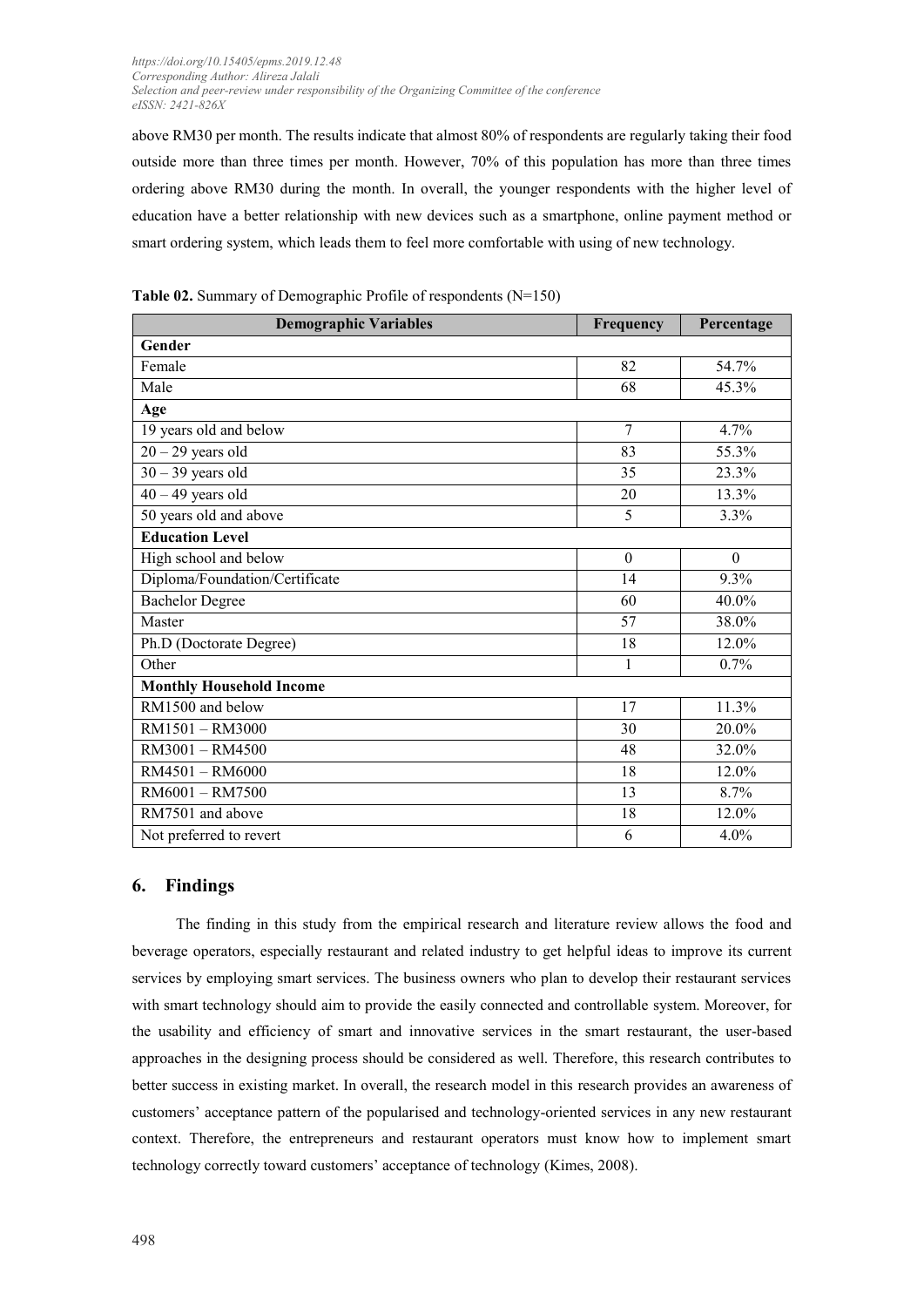The results in this study revealed that the perceived enjoyment with P-value of 0.000 is strongly significant. It means that perceived enjoyment as one of the significant factors affects the customer's intention to use and accept the smart restaurant services. This result is consistent with prior studies in the same context such as Igbaria et al., (1994), Yang et al., (2017) and Park et al., (2018). All of the previous researches concluded that hedonic values such as perceived enjoyment has a significant and positive influence on customers' acceptance of smart technology and services.

The hypothesis evaluation in this study shows the significant relationship between perceived cost and customers' acceptance with the P-value  $0.020$  ( $p < 0.05$ ) while the proposed hypothesis was identified the negative relationship. In this study the computed value of Multiple Regression and Unstandardized Coefficients shows the positive relationship between customers' acceptance with perceived cost, since, the responses are directly measured the negative relationship through the survey, the evidences indicate that it is a true relationship between perceived cost with customers' acceptance. The results from the respondents in this study also demonstrate that most of the restaurants' customers will be satisfied with their new experience even seems expensive to them.

According to [Beverungen, Müller, Matzner, Mendling, and vom Brocke, \(2017\)](#page-10-4), smart services provide unique features through design, delivery service, and offers that can be distinguished from other resources of the same type. [Roy, Balaji, Quazi, and Quaddus, \(2018\)](#page-11-4) illustrated that innovation characteristics such as novelty results in customers' acceptance and resistance towards smart products and services. Hence, from the data analysis results, there is no significant relationship between novelty and customers' acceptance. It may happen because of some traditional restaurants' customers who prefer to continue their routines. In accordance with Lian and Yen (2013), and Mani and Chouk (2017) findings illustrated the negative relationship between cost and novelty that influence customers' acceptance of smart services. In overall, the smart restaurant services did not unique to some respondents while they compare it with the existing ordering system in some restaurant. It means that the respondents do not have any expectation of fully smart services in a dining context.

#### **7. Conclusion**

This study successfully addressed the determinant of customers' acceptance level of smart restaurant services in Penang, Malaysia. In this research, the extended Technology Acceptance Model (TAM) and Theory of Diffusion of Innovation (DOI) are employed to illustrate which factors influence more and significantly on customers' decision to use the new technology. The perceived enjoyment is the most significant factor, which plays the key role to increase the customers' acceptance level of smart restaurant services.

The finding of this study is able to provide significant and meaningful intuition into adopting smart technology in the F&B industry for food and restaurant entrepreneurs. However, several limitations raised during the research procedure that is required to be addressed in future studies. It is essential to consider some factors which can affect customers' decision-making and sometimes it is not predictable such as psychological barriers or cultural differences. Therefore, future study can utilise the present finding to explore other factors in term of psychological and emotional motivation, which can influence the pattern of customers' acceptance level of smart restaurant services.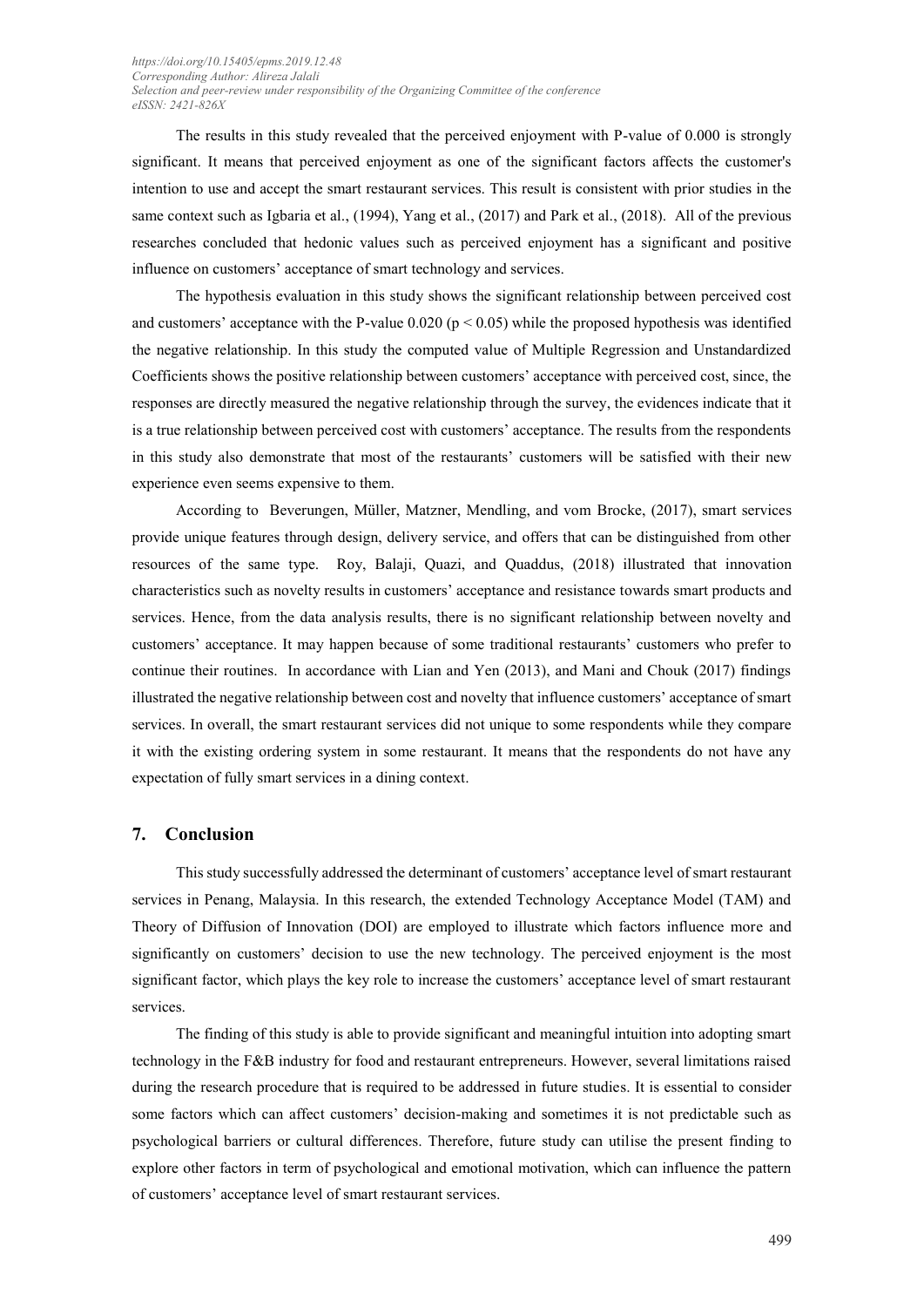#### **References**

- <span id="page-10-0"></span>Babin, B. J., Darden, W. R., & Griffin, M. (1994). Work and/or fun: measuring hedonic and utilitarian shopping value. *Journal of consumer research, 20*, 644-656.
- <span id="page-10-4"></span>Beverungen, D., Müller, O., Matzner, M., Mendling, J., & vom Brocke, J. (2017). Conceptualizing smart service systems. *Electronic Markets*, 1-12.
- Davis, F. D. (1986). *A technology acceptance model for empirically testing new end-user information systems: Theory and results.* Massachusetts Institute of Technology.
- <span id="page-10-1"></span>Davis, F. D., Bagozzi, R. P., & Warshaw, P. R. (1989). User acceptance of computer technology: a comparison of two theoretical models. *Management science, 35*, 982-1003.
- Davis, F. D., Bagozzi, R. P., & Warshaw, P. R. (1992). Extrinsic and intrinsic motivation to use computers in the workplace 1. *Journal of applied social psychology, 22*, 1111-1132.
- De Barnier, V., Rodina, I., & Valette-Florence, P. (2006). Which luxury perceptions affect most consumer purchase behavior? A cross-cultural exploratory study in France, the United Kingdom and Russia. *Proceedings des Congrés Paris-Venise des Tendences Marketing, Paris*. pp. 8-17.
- Del Giudice, T., & Pascucci, S. (2010). The role of consumer acceptance in the food innovation process: Young consumer perception of functional foods in Italy. *International Journal on Food System Dynamics, 1,* 111-122.
- Green, S. B. (1991). How many subjects does it take to do a regression analysis. *Multivariate behavioral research, 26,*499-510.
- <span id="page-10-2"></span>Hu, P. J., Chau, P. Y., Sheng, O. R. L., & Tam, K. Y. (1999). Examining the technology acceptance model using physician acceptance of telemedicine technology. *Journal of management information systems, 16,* 91-112.
- Igbaria, M., Schiffman, S. J., & Wieckowski, T. J. (1994). The respective roles of perceived usefulness and perceived fun in the acceptance of microcomputer technology. *Behaviour & Information Technology, 13*, 349-361.
- Kapferer, J.-N., & Michaut-Denizeau, A. (2017) *Is luxury compatible with sustainability? Luxury consumers' viewpoint*. *Advances in Luxury Brand Management.* Springer.
- Kim, H.-W., Chan, H. C. ,& Gupta, S. (2007). Value-based adoption of mobile internet: an empirical investigation. *Decision support systems, 43*, 111-126.
- Kim, S., Ham, S., Moon, H., Chua, B.-L., & Han, H. (2019). Experience, brand prestige, perceived value (functional, hedonic, social, and financial), and loyalty among GROCERANT customers. *International Journal of Hospitality Management, 77,*169-177.
- <span id="page-10-3"></span>Kimes, S. E. (2008). The role of technology in restaurant revenue management. *Cornell Hospitality Quarterly, 49*, 297-309.
- Lai, P. (2017). The literature review of technology adoption models and theories for the novelty technology. *JISTEM-Journal of Information Systems and Technology Management, 14,* 21-38.
- Li, Y.-H., & Huang, J.-W. (2009). Applying theory of perceived risk and technology acceptance model in the online shopping channel. *World Academy of Science, Engineering and Technology, 53,* 919-925.
- Lian, J.-W., & Yen, D. C. (2013). To buy or not to buy experience goods online: Perspective of innovation adoption barriers. *Computers in Human Behavior, 29,* 665-672.
- Lu, J., Yu, C.-S., Liu, C., & Yao, J. E. (2003). Technology acceptance model for wireless Internet. *Internet Research, 13*, 206-222.
- Man, T. W. Y., Lau, T., & Snape, E. (2008). Entrepreneurial competencies and the performance of small and medium enterprises: An investigation through a framework of competitiveness. *Journal of Small Business & Entrepreneurship*, *21*(3), 257-276.
- Mani, Z., & Chouk, I. (2017). Drivers of consumers' resistance to smart products. *Journal of Marketing Management, 33*, 76-97.
- Martins, C., Oliveira, T., & Popovič, A. (2014). Understanding the Internet banking adoption: A unified theory of acceptance and use of technology and perceived risk application. *International Journal of Information Management, 34,*1-13.
- Mozeik, C. K., Beldona, S., Cobanoglu, C., & Poorani, A. (2009). The adoption of restaurant-based eservice. *Journal of Foodservice Business Research, 12,* 247-265.